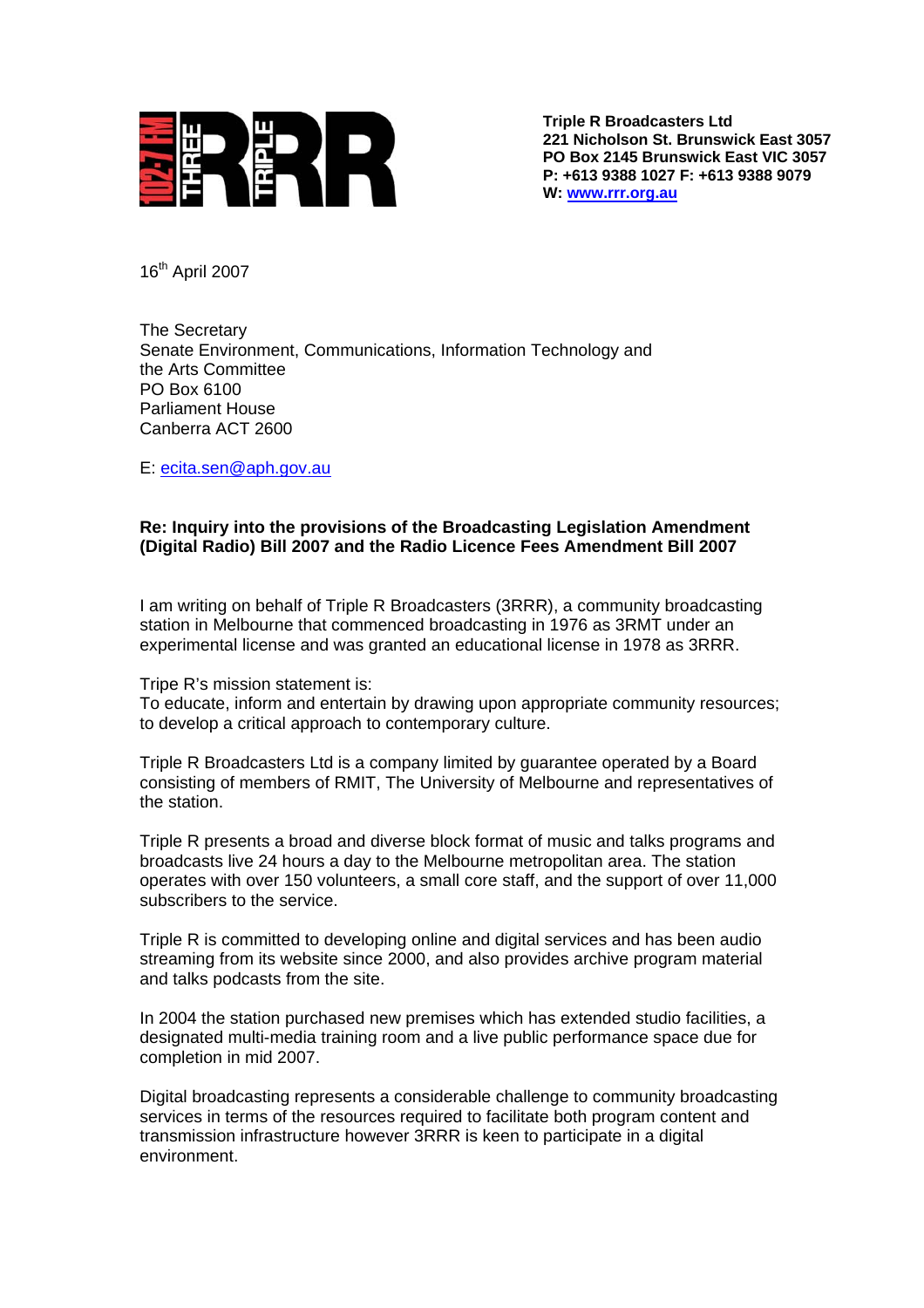## **Triple R's primary concern with the Digital Radio Bill 2007 is the framework it proposes for the management of access to multiplex capacity for community broadcasters and the digital licensing structure for existing analog community services.**

The proposed 'digital representative company' in capital cities represents a restrictive and onerous structure to community broadcasters that places unnecessary additional management requirements and costs on the community broadcasting sector. It also restricts developing more creative solutions to content collaboration, management and delivery that require a more flexible framework to develop over time in a digital environment.

The nature of licensing for analog community broadcasting services has been to provide alternative and complimentary services in specific markets that serve specific communities of interest. Given limited spectrum capacity the ACMA (and previously ABA and ABT) have given careful consideration to licence application processes to ensure that in a specific market area, and especially in capital city markets where a higher number of community services exist in the same market place, a broad range of communities are serviced. This means that analog services often share commonality of content, resources and networks across capital city markets rather than within.

For example 3RRR would have content in common with other educational services such as Radio Adelaide (5UV) and 2SER in Sydney as well with newer community youth services such as SYN in Melbourne and Edge in Hobart. In addition, its longterm commitment to local content and Australian music also creates commonality with stations such as 6RTR in Perth and 4ZZZ in Brisbane. In other areas of the sector the MBS classical music stations exist in 4 state capitals, there are indigenous stations now operating in all the mainland capital cities, as well as RPH services, Christian broadcasting and ethnic & multicultural services in all capital cities.

It's important that the framework proposed in the legislation allows appropriate collaboration that facilitates these existing commonalities in content which would reinforce the development of innovative new digital content utilising existing networks in a cost effective manner.

The management framework currently proposed in the legislation not only inhibits this process but adds an onerous, unnecessary and costly management layer for community broadcasters to an already complex digital transmission framework.

In addition, individual community stations require some surety of digital licensing and allocation in order to proceed with collaborative and innovative digital content development. Each individual station has its own structures, networks and engagement with their community of interest and it is important that these identities are preserved and supported in a digital environment.

Each station requires the flexibility to pool resources that strengthen that identity and retain relationships with their communities which is an inherent part of creating content that is both relevant to and reflective of those communities.

To do this stations require an allocation of digital capacity that is licence specific so that they can continue to have a level of ownership and control over their broadcast services in both an analog and digital framework.